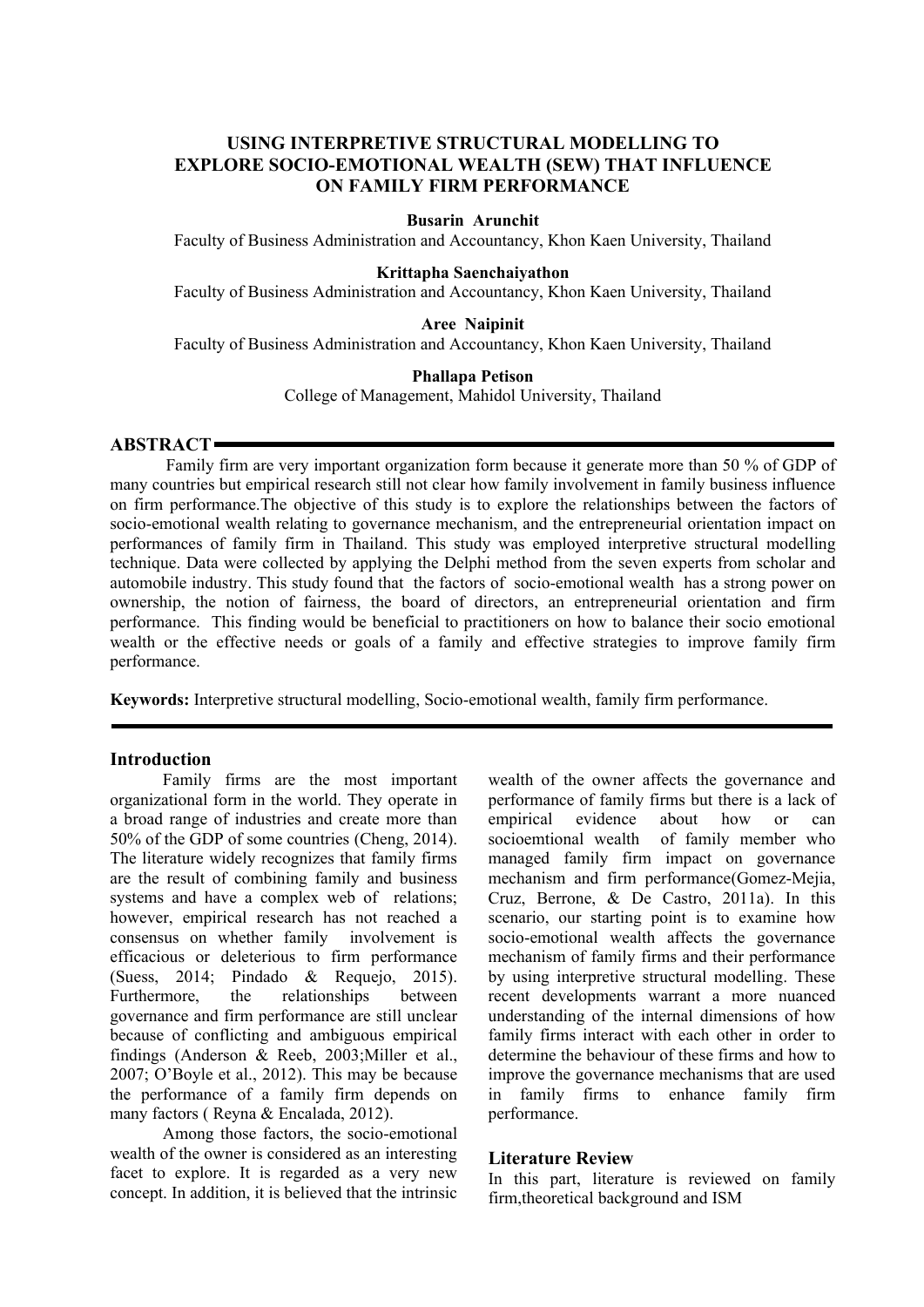## **FAMILY FIRM**

Family firms are defined as firms that governed or managed by a members of the same family with the aim to shape and pursue the vision of the firms that is sustain and transfer business to next generations of the families.(Chua et al., 1999)

Family firms reside at the intersection of two systems: the family system and the business system (Goel et al., 2012). Thus, family involvement has a strong impact on the behaviour within a firm. Moreover, family and non-family managers also exhibit both agent and steward behaviours. Agent behaviours can be harmful and steward behaviours can be helpful to family firms. Therefore, the governance of family firms must curb agent behaviours and enhance steward behaviours within the firm, thus positively affecting firm performance. The organizational reality is that both types of governance may coexist (Madison, Holt, Kellermanns, & Ranft, 2015).

## **THEORETICAL BACKGROUND**

Agency theory describes the relationship between the principal and the agent-manager from an economics view. The theory suggests that managers will behave according to their opportunistic self-interests rather than behave in order to maximize the principal's interests (Jensen & Meckling, 1976; Eisenhardt, 1989). As such, the principal will establish governance mechanisms to monitor the manager's behaviour, such as the use of a board of directors and ownership to curb opportunistic behaviour, and subsequently increase firm performance ( Cruz et al., 2010). Because a board of directors and family firm ownership can reduce agency problems by aligning the manager's interests with the principal (Conaughy, 2000), the problems associated with the separation of ownership and management are reduced (Jensen & Meckling, 1976 ;Anderson & Reeb, 2003).

Stewardship theory describes the relationship between the principal and stewardmanager according to a humanistic model of man. It depicts managers as stewards whose behaviour is based on an intrinsic desire to serve the firm and will therefore naturally align with the principal's interests (Corbetta & Salvato, 2004; Zahra et al., 2008). The stewardship governance mechanism is based on the nature of the work environment and the culture of the organization and includes systems that encourage cooperation and empower and motivate employees through factors such as

fairness, thereby enabling pro-organizational behaviours and enhancing firm performance. Psychological factors, such as identification and intrinsic motivations, are suggested to facilitate steward behaviour (Davis et al., 1997).

According to the literature review and past research reviews, the current study examined 6 factors that affect the performance of family firm, which are given as follows.

Socio-emotional Wealth (SEW) was first introduced by (Gomez-Mejia et al., 2007). These scholars defined SEW as the effective needs or goals of a family. SEW is an affect-related value (Berrone et al., 2012) that is intrinsic to and inextricable from a family firm (Romero & Ramírez, 2016). It represents affective endowment that is attached to kinship ties and affects the performance through the governance mechanism of the family firm (Cruz et al., 2012).

We now focus more on the governance mechanism of the family firm, which is defined as the ownership tool that is used to ease the flow of information among the family firm's members and to clearly reward the members while fostering a sense of ownership (Gersick & Feliu, 2014). A successful family business often creates a unique mechanism of family governance that is dependent on family values (Jaffe & Lane, 2004). It is the process and structure of the family business system that puts it at the highest level of the firm in order to assure accountability and control. The family firm governance mechanism generally exercises the best possible decisions for the direction of the business (Gallo & Rouvinez, 2005). According to various literature reviews, the governance mechanism of a family firm consists of the ownership, fairness and the strategic management of the board of directors.

Ownership is an important factor in family firm governance (La Porta et al., 2000). It is considered as the legal rights of the owner (Rudmin & Berry, 1987). Ownership represents the dispersal of power and control in the family firm, which is very complicated due to the attached family ties and social status (Aguilera & Cladera, 2012). According to agency theory, concentrated ownership results in more effective monitoring and control and affects overall firm performance (Fama & Jensen, 1983).

Fairness is an impression management process within the firm. Fairness as a governance mechanism of the family firm was first initiated by Greenberg in 1988. Fairness is crucial to a family firm because it helps the firm to function effectively by enhancing the power of the board of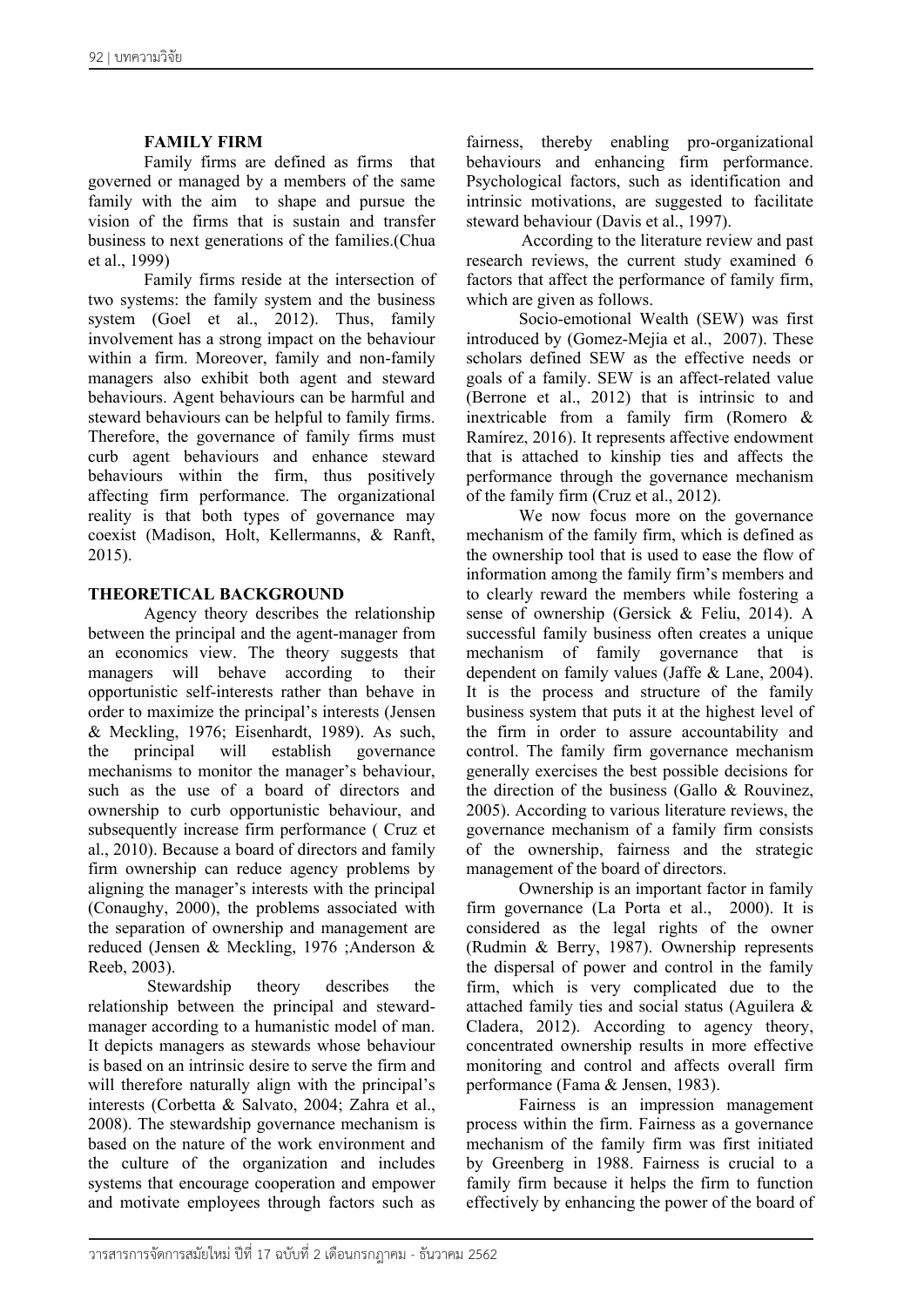directors who must behave fairly in terms of evaluating their employees' performance, the allocation of resources, and the implementation of rules ( Lau & Sardesai, 2012).

The board of directors is the most important internal governance mechanism of the firm (Fama & Jensen, 1983). The board of directors is the group of people who have direct access to all the information concerning the strategic management of the firm and oversee all activities affecting the performance of the firm. The positive agency theory indicates that a strong monitoring process by the directors can increase shareholders' value. The effectiveness of the board is then evaluated by its ability to align management in order to reduce the potential losses in firm value (Jensen & Meckling, 1976). Entrepreneurial firms are those in which the top managers have entrepreneurial management styles, as evidenced by the firms' strategic decisions and operating management philosophies. Non-entrepreneurial or conservative firms are those in which the top management style is decidedly risk-averse, non-innovative, and passive or *reactive.*

Entrepreneurial orientation is defined as the top management style that encapsulates the behaviour, the strategic decision making and the managerial philosophy of the firm in relation to innovation, pro activeness, and risk taking (Covin & Wales, 2012).

Firm performance is referred to as a subset of firm variables that cover operational and financial outcomes. As consistently indicated in various literature reviews, firm performance indicators include profits, growth, cost reductions and customer satisfaction (Combs et al., 2005).

# **ISM**

In 1973, Warfield firstly used ISM for exploring relationship among factors of economic and social systems which were highly complicated (George & Pramod, 2014; Rehman & Shrivastava, 2011). In current years, ISM has been used for management research. (Kumar et al., 2013). ISM refers to the methodical application of the basic views of theoretical, conceptual, and calculation power is engaged to efficiently construct a directed graph, or linkage sketch, of the complex form of the contextual relationship between the various factors of the system (Sindhwani & Malhotra, 2017).

An interpretation of this relationship is based on the judgments of specialists and practitioners from industry and scholar or those

involved in the essential context. The factors are explored whether they are related to the essential context or not and how so (Luthra et al., 2011). The complex relations of the model structure are classified. The completed process gives an overall picture of the model structure and a diagram showing the relations between the factors(Poduval & Pramod, 2015; George & Pramod, 2014; Sushil, 2012).

## **RESEARCH METHODOLOGY**

Data used in the research were collected by applying the Delphi method. This method is recognized as an iterative process where consensus is reached through feedbacks of experts' judgment and opinion, this technique remains useful to explore the impact of socioemotional wealth of individuals on management activities, particularly in family firm, since empirical evidence of these issues are scarcely(Hallowell & Gambatese, 2010; Suess-Reyes, 2017; Pindado & Requejo, 2015b)

Family firm defined as those firm that family member involve in management and control with the aim to sustain and transfer business to next generation(Chua et al., 1999). This study adopted the working experience and the knowledgeable in field of a family firm or entrepreneurial firm as key criteria to qualify experts, those experts involved refers to professionals or researchers having special knowledge or experience, which are apparent by several particular requirements such as working appointments, professional qualifications (Hallowell & Gambatese, 2009). There are seven experts from scholar and automobile industry in Thailand, particularly those automobile dealer and spare part manufacturing, for the reason that these form of organization more likely to be an entrepreneurial firm that managed and controlled by member of same family. Furthermore, The five experts from family firm consisted of owner/founder and family CEO who are the member of family that manage and control the firm with the aim to transfer family business to their children. The two experts from scholar were consulted. Each qualified expert has over 15 years of experience and is well knowledgeable with family firm governance issues, experts' judgment as shown in Table 1.

**Data analysis** using ISM technique. This technique encompasses eight steps (Rehman &Shrivastava, 2011; Sindhwani & Malhotra, 2017). The detail is as follows.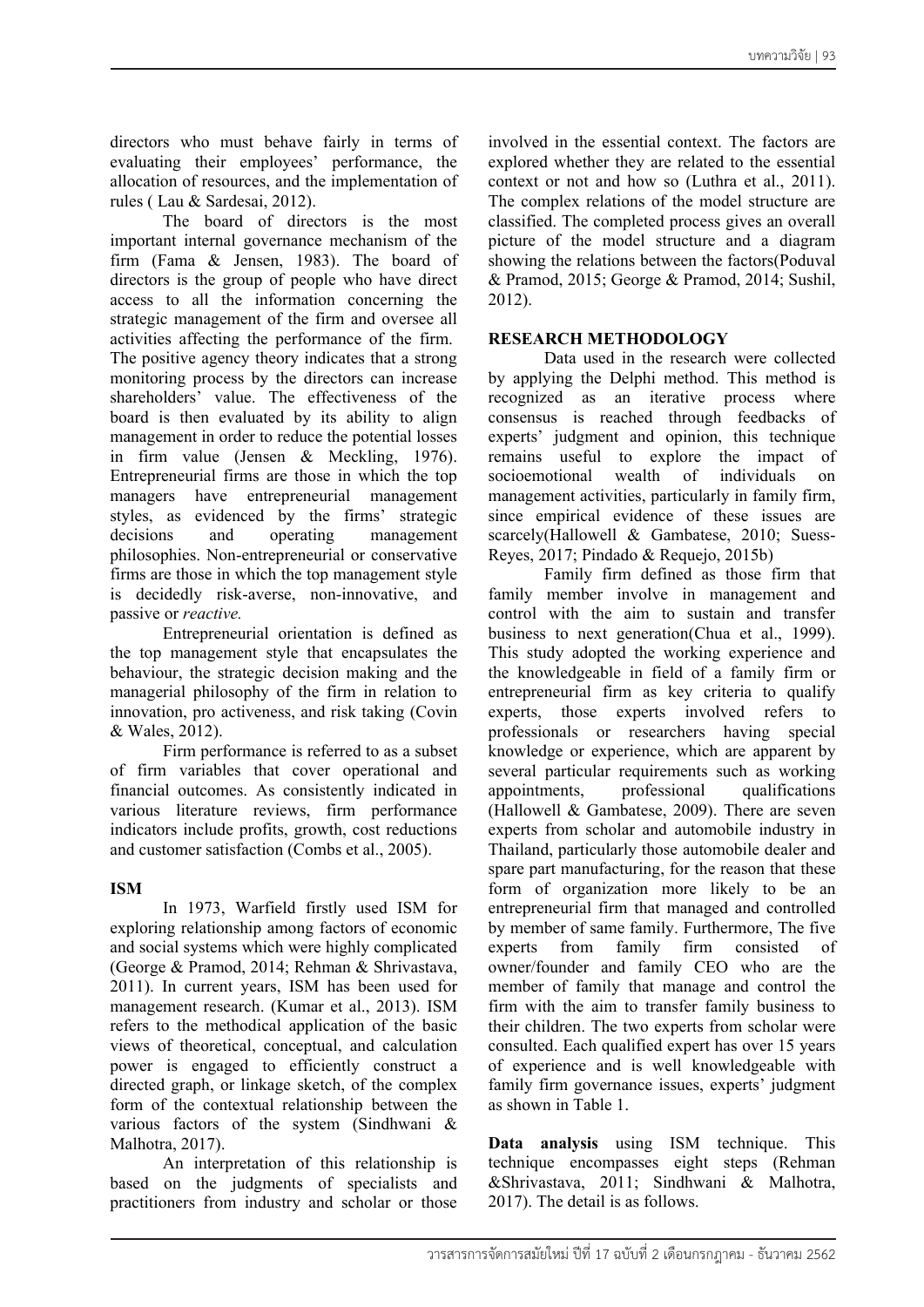## *Step 1: Identification of the variables*

The first step of ISM is the generation phase. This step requires a literature review of grounded theory and brainstorm of the experts from scholar or industry (Poduval & Pramod, 2015; Sushil, 2012).

### *Step 2: Identification of the contextual relationships between the variables*

This step in ISM is the formation of hierarchical structures for a set of variables based on the minimum information about the pairwise connections. In this way, the relationship structure can be defined. It should be noted that the contextual relationships between variables can be directional in one or both ways (Dubey et al., 2015). The number of pairwise relationships depends on the total number of variables. There are 30 pairwise relationships in this study as shown in Table 1

**Table 1** Identification of the contextual relationships between the variables

|                                   |                            | relationships between the variables                              |      |  |      |      |  |      |             |     |  |                 |     |    |
|-----------------------------------|----------------------------|------------------------------------------------------------------|------|--|------|------|--|------|-------------|-----|--|-----------------|-----|----|
|                                   |                            | air-wise Relationship between factors                            | AFF1 |  | AFF2 | AFF3 |  | AFF4 | <b>AFFS</b> | Sci |  | SO <sub>2</sub> |     |    |
|                                   |                            |                                                                  |      |  |      |      |  |      |             |     |  |                 | Y/N | Aэ |
|                                   | G1-Socioemotional Wealth ) |                                                                  |      |  |      |      |  |      |             |     |  |                 |     |    |
|                                   | 05/02                      | Socioemotional Wealth Influence on Ownership                     |      |  |      |      |  |      |             |     |  |                 |     |    |
| ٠                                 | 03.01                      | Ownership influence on Socioemotional Wealth                     |      |  |      |      |  |      |             |     |  |                 |     |    |
| ٠                                 | $01-03$                    | Socioemptional Wealth Influence on Falmess                       |      |  |      |      |  |      |             |     |  |                 |     |    |
|                                   | 4 63 61                    | almess influence on Socioemptional Wealth                        |      |  |      |      |  |      |             |     |  |                 |     |    |
|                                   | 5 G1-G4                    | Socioemotional Wealth Influence on Broad of Director             |      |  |      |      |  |      |             |     |  |                 |     |    |
|                                   | 6 64 61                    | Broad of Director influence on Socioemotional Wealth             |      |  |      |      |  |      |             |     |  |                 |     |    |
|                                   | <b>TIGSON</b>              | Socioemotional Wealth influence on Entrepreneutal orientation    |      |  |      |      |  |      |             |     |  |                 |     |    |
|                                   | 8 05-01                    | Entepreneutal otentation influence on Socioemotional Wealth      |      |  |      |      |  |      |             |     |  |                 |     |    |
|                                   | $9.01-00$                  | Socioemotional Wealth influence on Family Firm Performance       |      |  |      |      |  |      |             |     |  |                 |     |    |
|                                   | 10 GS-G1                   | Family Firm Performance Influence on Socioemotional Wealth       |      |  |      |      |  |      |             |     |  |                 |     |    |
|                                   | G2- (Ownership)            |                                                                  |      |  |      |      |  |      |             |     |  |                 |     |    |
|                                   | 11 (22-G3)                 | Ownership influence on Fairness                                  |      |  |      |      |  |      |             |     |  |                 |     |    |
|                                   | 12 (33-62)                 | almess influence on Ownership                                    |      |  |      |      |  |      |             |     |  |                 |     |    |
|                                   | 13 G2-G4                   | Ownership influence on Broad of Director                         |      |  |      |      |  |      |             |     |  |                 |     |    |
|                                   | 14 64 62                   | Broad of Director Influence on Ownership                         |      |  |      |      |  |      |             |     |  |                 |     |    |
|                                   | 15 02-05                   | Ownership influence on Entrepreneurial orientation               |      |  |      |      |  |      |             |     |  |                 |     |    |
| 16                                | 05-02                      | Entrepreneutel ofentation influence on Ownership                 |      |  |      |      |  |      |             |     |  |                 |     |    |
|                                   | 17 62-66                   | Ownership influence on Family Firm Performance                   |      |  |      |      |  |      |             |     |  |                 |     |    |
|                                   | 18 05:02                   | Family Firm Performance Influence on Ownership                   |      |  |      |      |  |      |             |     |  |                 |     |    |
|                                   | G3- (Fairness)             |                                                                  |      |  |      |      |  |      |             |     |  |                 |     |    |
|                                   | 19123-04                   | Fairness influence on Broad of Director                          |      |  |      |      |  |      |             |     |  |                 |     |    |
|                                   | 20104-03                   | Broad of Director Influence on Enjmany                           |      |  |      |      |  |      |             |     |  |                 |     |    |
|                                   | 21 03 05                   | almess influence on Entrepreneurial orientation                  |      |  |      |      |  |      |             |     |  |                 |     |    |
|                                   | 22 05:03                   | Entrepreneutal odentation influence on Fairness                  |      |  |      |      |  |      |             |     |  |                 |     |    |
|                                   | 23 G3-G6                   | Fairness influence on Family Firm Performance                    |      |  |      |      |  |      |             |     |  |                 |     |    |
| $\overline{2}$                    | 05-03                      | Family Firm Performance Influence on Falmess                     |      |  |      |      |  |      |             |     |  |                 |     |    |
|                                   | 54- (Broad of Director)    |                                                                  |      |  |      |      |  |      |             |     |  |                 |     |    |
|                                   | 25 G4 G5                   | Broad of Director Influence on Entrepreneurial orientation       |      |  |      |      |  |      |             |     |  |                 |     |    |
|                                   | 25 GS-G4                   | Entrepreneurial orientation influence on Broad of Director       |      |  |      |      |  |      |             |     |  |                 |     |    |
|                                   | 27 G4 G6                   | Broad of Director Influence on Family Firm Performance           |      |  |      |      |  |      |             |     |  |                 |     |    |
| $\overline{2}$                    | GS-G4                      | Family Firm Performance Influence on Broad of Director           |      |  |      |      |  |      |             |     |  |                 |     |    |
| 25- (Enterpreneurial orientation) |                            |                                                                  |      |  |      |      |  |      |             |     |  |                 |     |    |
|                                   | 29 05:06                   | Entrepreneurial orientation influence on Family Firm Performance |      |  |      |      |  |      |             |     |  |                 |     |    |
|                                   |                            | 56- (Family Firm Performance)                                    |      |  |      |      |  |      |             |     |  |                 |     |    |
|                                   | 30 06:05                   | Family Firm Performance Influence on Entrepreneurial odentation  |      |  |      |      |  |      |             |     |  |                 |     |    |
|                                   |                            |                                                                  |      |  |      |      |  |      |             |     |  |                 |     |    |

# *Step 3: Developing Structural Self-Interaction Matrix (SSIM)*

Creating a structural relationship matrix can be done by interpreting the meaning obtained from step 2 and using a symbolic representation instead of the relational form. There are four possible relationship forms: 1) variable A affects B through letter V, 2) variable A is influenced by variable B through letter A, 3) variable A and variable B affect each other through letter X, and 4) no relationship exists between variables A and B through letter O. In this research, four symbols are used and defined as follows: 1) V represents

the forward relationship from Vi to Vj, 2) A represents the reverse relationship from Vj to Vi, 3) X represents the dual directional relationship where Vi and Vj influence each other, and 4) O represents that no relationship exists between Vi and Vj.A typical SSIM of this research is shown in Table 2

|                | (SSIM). |   |   |                                                             |   |    |
|----------------|---------|---|---|-------------------------------------------------------------|---|----|
|                | G1      |   |   | G <sub>2</sub> G <sub>3</sub> G <sub>4</sub> G <sub>5</sub> |   | G6 |
| G1             | 1       | V | V | V                                                           | V | V  |
| G2             |         | 1 | V | V                                                           | V | V  |
| G <sub>3</sub> |         |   | 1 | X                                                           | O | X  |
| G4             |         |   |   | 1                                                           | X | X  |
| G <sub>5</sub> |         |   |   |                                                             | 1 | X  |
| G6             |         |   |   |                                                             |   |    |

**Table 2** *Structural Self-Interaction Matrix* 

# *Step 4: Developing an Initial Reachability Matrix*

The SSIM is then transformed into a reachability matrix, which represents the relationship between variables in a binary format of 1 and 0. In this matrix, the relationships are transformed into binary format by applying commuting, as shown in Table 3

|  |  |  | Table 3 Binary format conversion |
|--|--|--|----------------------------------|
|--|--|--|----------------------------------|

| Relationship | Vij | Vji |
|--------------|-----|-----|
|              |     |     |
| A            |     |     |
| X            |     |     |
|              |     |     |

Based on the above conversion, the SSIM given in Table 2 is converted to the initial reachability matrix, as given in Table 4

|--|

|                | G1 | G2 | G <sub>3</sub> | G4 | G5 | G6 |  |
|----------------|----|----|----------------|----|----|----|--|
| G1             |    |    |                |    |    |    |  |
| G2             |    |    |                |    |    |    |  |
| G <sub>3</sub> |    |    |                |    |    |    |  |
| G <sub>4</sub> |    |    |                |    |    |    |  |
| G <sub>5</sub> |    |    | 0              |    |    |    |  |
| G6             |    |    |                |    |    |    |  |

Take G3-G5 for example. Given O, cells G35 and G53 in the Reachability M atrix are designated as 0. With the G1-G3 relationship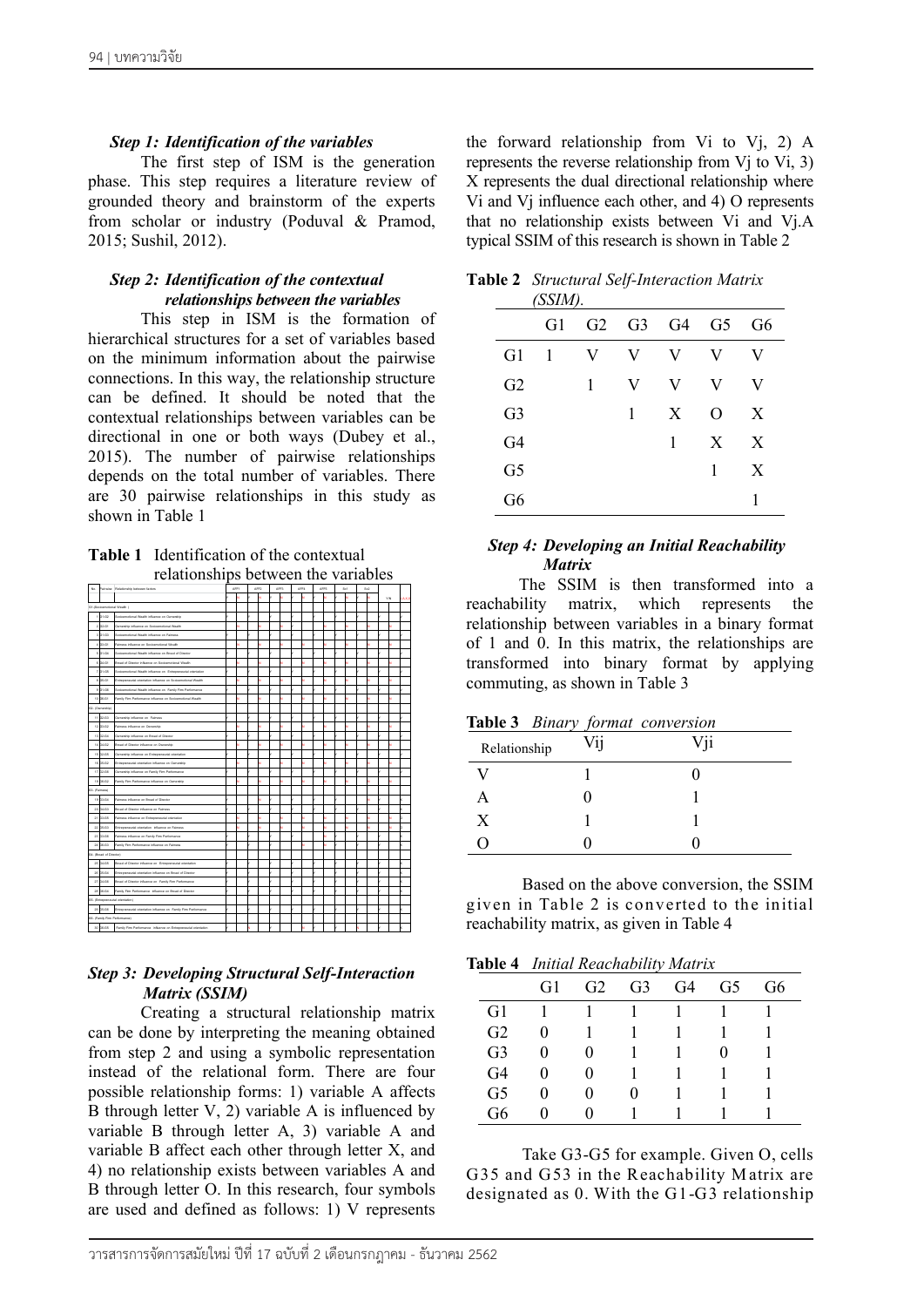being forward, cell V13 is designated as 1 and V31 is designated as 0. The other cells in the m atrix can be com pleted based on th e relationships in the SSIM. This matrix has been named the Reachability matrix because it shows what variables can be reached using the remaining 19 variables.

This matrix does not require a transformation; therefore, the driving power and dependent power were computed by using the sums of the rows and columns of all variables, as shown in Table 5

|                    |    | ,  |                |                |                |    |                  |
|--------------------|----|----|----------------|----------------|----------------|----|------------------|
|                    | G1 | G2 | G <sub>3</sub> | G <sub>4</sub> | G <sub>5</sub> | G6 | Driving<br>Power |
| G1                 |    |    |                |                |                |    | h                |
| G2                 | 0  |    |                |                |                |    | 5                |
| G <sub>3</sub>     | 0  | 0  |                |                | 0              |    | 3                |
| G <sub>4</sub>     | 0  | 0  |                |                |                |    |                  |
| G <sub>5</sub>     | 0  | 0  | $\theta$       |                |                |    | 3                |
| G <sub>6</sub>     | 0  | 0  |                |                |                |    |                  |
| Dependent<br>Power |    |    | 5              | 6              |                | 6  | 25               |

**Table 5** *Reachability Matrix.*

#### *Step 5: Defining reachability and antecedent sets*

A reachability set is defined for every variable as a set containing variables that can be reached from any given variable. An antecedent refers to a variable that affects a given variable by considering the appropriate relationships labelled as 1 in the column. Since the intersection set was conducted by crossing the reachability and antecedent sets, then the intersection set that has the same value as the reachability set is defined as the first level. The next step is to repeat the same method without the intersecting factors set from the first level, and the result is the second level of partition. The process is iterated until the final level is reached.

### *Step 6: Drawing Digraphs*

Drawing digraphs is the beginning of modelling. The hierarchal relationship is given for each node, starting with the first and second levels from Table 5 and Table 6 and then linking each node using arrows to form the relationships, as shown in Figure 1



**Figure 1** *Digraphs of the variables*

### *Step 7: Building an Interpretive Structural Model*

In this process, the characters are derived from the graph drawn above, thus resulting in a structural model from the translation, as shown in Figure 2



**Figure 2** *Interpretive structural modelling* 

# *Step 8: MICMAC Analysis*

MICMAC analysis is a process to classify the power of variables by using the information from step 5, which gives the driving power and dependence value. The power of each factor is entered in the graph by assigning the dependence power to the X axis and the driving power to the Y axis and dividing the area within the graph into 4 equal parts. Each area has a different meaning as follows.

1. Autonomous (bottom left): Factors that are located here have no influence on any factor in the system and are also not influenced by other factors. Therefore, the variables are not related to the system.

2. Dependent (bottom right): The factors in this position have high dependence. They are influenced by other factors but do not affect other factors in the system.

3. Independent (top left): The factors in this area are very important because they influence other factors in the system , but they are not affected by other factors in the system. The changes in these factors affect all factors in the system.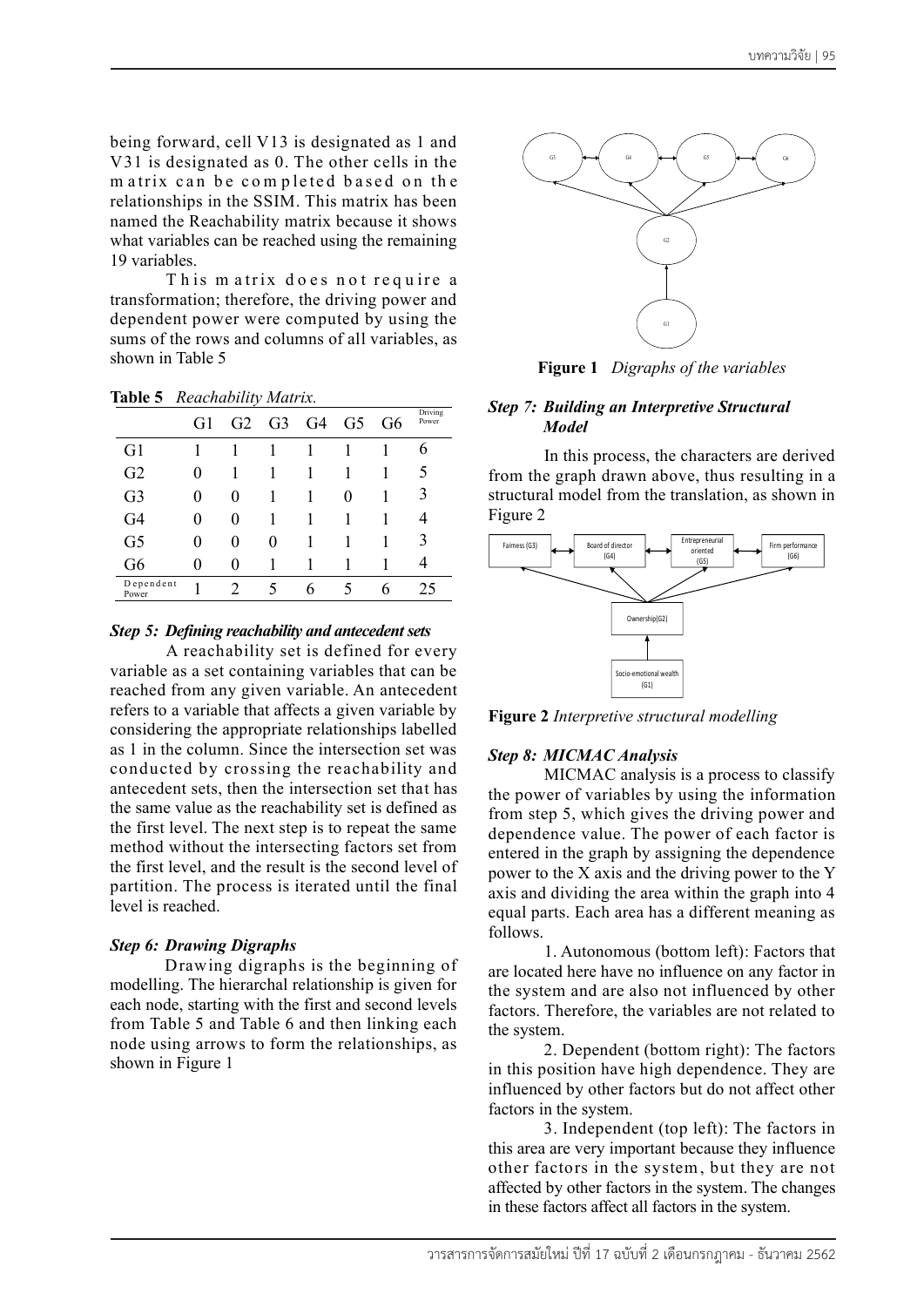4. Linkage (top right): The factors in this area are unstable, are affected and influenced by other factors, and minor changes often affect other factors in the system. (Attri et al., 2013).



**Figure 3** *MICMAC Analysis*

According to the study analysis, no factor is autonomous in the dependence area. It was found that the socio-emotional wealth of the owner was the highest driving factor affecting the ownership factor, which is the second factor that influenced other factors in the model. In addition, the study results reveal that there are four linkage factors that can be affected or influenced by other factors. The factors are fairness, the board of directors, an entrepreneurial orientation and firm performance.

# **RESULTS AND DISCUSSION**

The Interpretive Structural M odelling structures and analyses the interrelationships between factors in the complex system of family firm governance and performance. We found that socio-emotional wealth has a direct effect on ownership which is the traditional governance mechanism to monitor and control the fairness, impression management process or organizational culture w ithin the firm . It helps the firm to function effectively by enhancing the power of the board of directors who oversee all activities affecting the entrepreneurial orientation and firm performance.

C onsistent w ith previous studies (Henssen et al., 2014), found that family firm owner who have instinct value as socioemotional weath and high level of autonom y led to individual psychology ownership and impact on stewardship behaviour. Moreover, Family-owned firms attain family affiliates' needs for efficacy and effectance , self-identity, social identity, and having a place. (Gomez-Mejia et al., 2011b) Furthermore, In family firms, a higher tendency exists that the object of possession is the family firm itself since the focus of devotion is likely on harmoniousness among family firm stakeholders. That is, board of director members in family businesses are bound by their kinship ties, a mutual history, social prestige, expertise, and enduring attachm ent of fam ily m em bers (Sundaramurthy & Kreiner, 2008) corporate governance structures or board of directors within family firm that give high authority and fairness to the stew ard -CEO are viewed as positive stimulants to pro-organizational behavior and impact on family firm performance (Chua et al., 1999)

MICMAC analysis was employed to analyze the driving power and dependence power of factors by classifying the factors into four groups, namely, autonomous, dependent, independent and linkage factors. The independent factor is the socio-emotional wealth of the owner and ownership, while linkage factors include fairness, the board of directors, an entrepreneurial orientation and firm performance. Socio emotional wealth has the strongest driving power and influenced other factors in the system. The changes in this factor affect all factors in the system.

### **CONCLUSION AND RECOMMENDATION**

The relationship between a set of variables in the context of family firm governance is very complex. This study employed Interpretive Structure Modelling and MICMAC analysis to explore this relationship. The analysis results found that the socio-emotional wealth of the owner is the strongest driving factor and influence on the ownership, including the legality or rights of the owner to use and control the firm. The ownership influences the fairness of the firm, the role and abilities of the board of directors to control and manage the family firm, the level of entrepreneurial orientation, and the performance of the firm from both the non-financial and financial perspectives.

In addition, the MICMAC result is aligned with the ISM model. The driving factor or independent variable has two factors, the socioemotional wealth of the owner and the ownership. The four factors of fairness, the board of directors, an entrepreneurial orientation, and the perform ance of the firm are present in the quadrant of linkage factors. This finding indicates that all four factors can be changed when the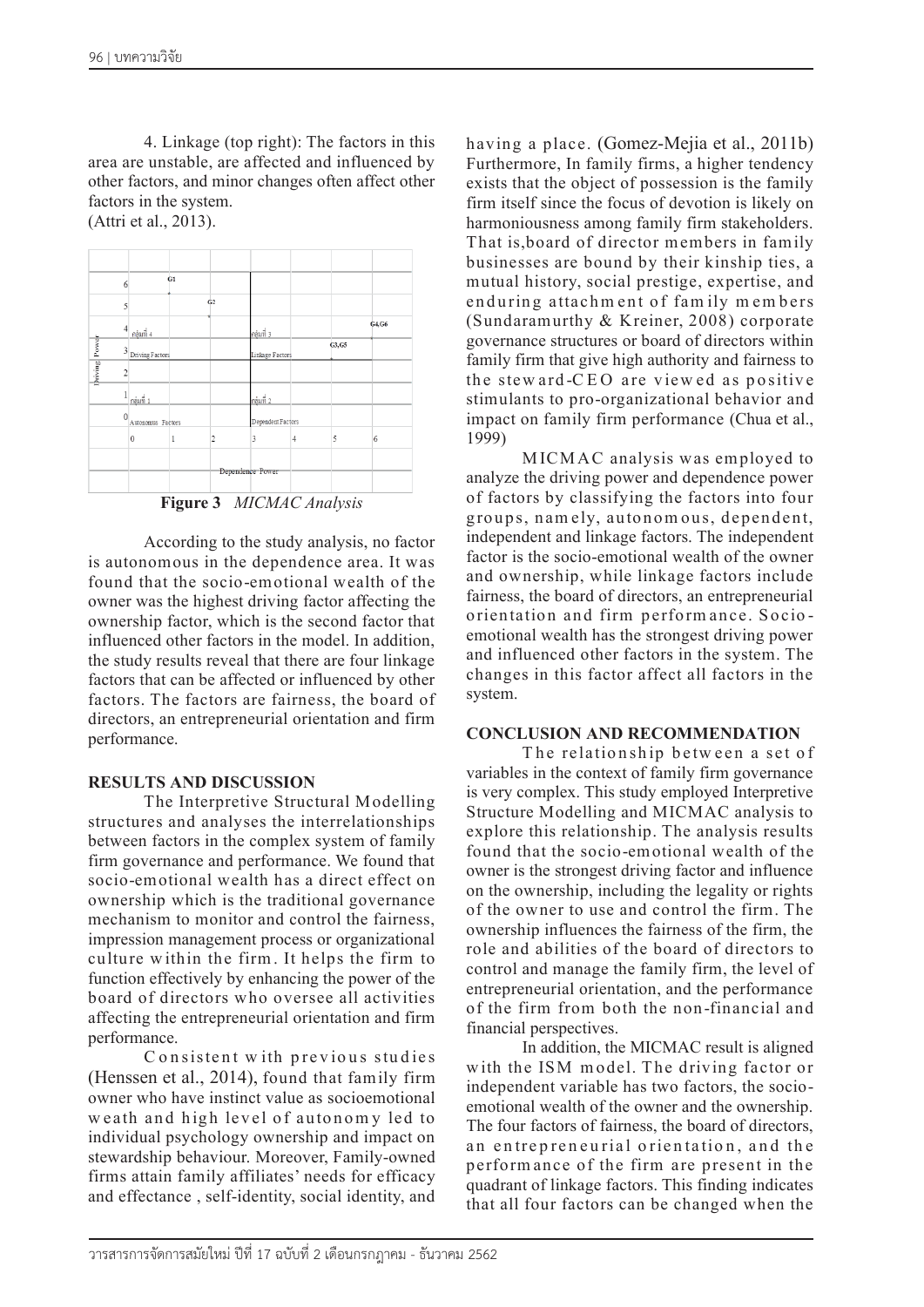driving factors are changed. This study confirms the significant role of the socio-emotional wealth of the owner in family firm governance. It shapes

# **REFERENCES**

- Aguilera, R. V., & Crespi-Cladera, R. (2012). Firm family firms: Current debates of corporate governance in family firms. *Journal of Family Business Strategy*, *3*(2), 66–69.
- Anderson, R. C., & Reeb, D. M. (2003). Founding-family ownership and firm performance: evidence from the S&P 500. *The Journal of Finance*, *58*(3), 1301– 1328.
- Attri, R., Grover, S., Dev, N., & Kumar, D. (2013). Analysis of barriers of total productive maintenance (TPM). *International Journal of System Assurance Engineering and Management*, *4*(4), 365–377.
- Berrone, P., Cruz, C., & Gomez-Mejia, L. R. (2012). Socioemotional wealth in family firms: Theoretical dimensions, assessment approaches, and agenda for future research. *Family Business Review*, *25*(3), 258–279.
- Cheng, Q. (2014). Family firm research–A review. *China Journal of Accounting Research*, *7*(3), 149–163.
- Chua, J. H., Chrisman, J. J., & Sharma, P. (1999). Defining the family business by behavior. *Entrepreneurship: Theory and Practice*, *23*(4), 19–19.
- Combs, J. G., Russell Crook, T., & Shook, C. L. (2005). The dimensionality of organizational performance and its implications for strategic management research. In *Research methodology in strategy and management* (pp. 259–286). Emerald Group Publishing Limited.
- Corbetta, G., & Salvato, C. A. (2004). The board of directors in family firms: one size fits all? *Family Business Review*, *17*(2), 119– 134.
- Covin, J. G., & Wales, W. J. (2012). The measurement of entrepreneurial orientation. *Entrepreneurship Theory and Practice*, *36*(4), 677–702.
- Cruz, C. C., Gómez-Mejia, L. R., & Becerra, M. (2010). Perceptions of benevolence and the design of agency contracts: CEO-TMT relationships in family firms. *Academy of Management Journal*, *53*(1), 69–89.

a firm 's policy and business strategy, and it supports the performance of the firm.

- Cruz, C., Justo, R., & De Castro, J. O. (2012). Does family employment enhance MSEs performance?: Integrating socioemotional wealth and family embeddedness perspectives. *Journal of Business Venturing*, *27*(1), 62–76. https://doi.org/10.1016/j.jbusvent.2010.07 .002
- Davis, J. H., Schoorman, F. D., & Donaldson, L. (1997). Toward a stewardship theory of management. *Academy of Management Review*, *22*(1), 20–47.
- Dubey, R., Gunasekaran, A., Wamba, S. F., & Bag, S. (2015). Building theory of green supply chain management using Total Interpretive Structural Modeling (TISM). *IFAC-PapersOnLine*, *48*(3), 1688–1694.
- Eisenhardt, K. M. (1989). Agency theory: An assessment and review. *Academy of Management Review*, *14*(1), 57–74.
- Fama, E. F., & Jensen, M. C. (1983). Separation of ownership and control. *The Journal of Law & Economics*, *26*(2), 301–325.
- Gallo, M. A., & Kenyon-Rouvinez, D. (2005). The importance of family and business governance. In *Family Business* (pp. 45– 57). Springer.
- Gersick, K. E., & Feliu, N. (2014). Governing the family enterprise: Practices, performance, and research. *The SAGE Handbook of Family Business*, 196–225.
- Goel, S., Mazzola, P., Phan, P. H., Pieper, T. M., & Zachary, R. K. (2012). Strategy, ownership, governance, and sociopsychological perspectives on family businesses from around the world. *Journal of Family Business Strategy*, *3*(2), 54–65.
- https://doi.org/10.1016/j.jfbs.2012.03.005 Gomez-Mejia, L. R., Cruz, C., Berrone, P., & De Castro, J. (2011a). The bind that ties: Socioemotional wealth preservation in family firms. *The Academy of*
- *Management Annals*, *5*(1), 653–707. Gomez-Mejia, L. R., Cruz, C., Berrone, P., & De Castro, J. (2011b). The bind that ties: Socioemotional wealth preservation in family firms. *Academy of Management Annals*, *5*(1), 653–707.